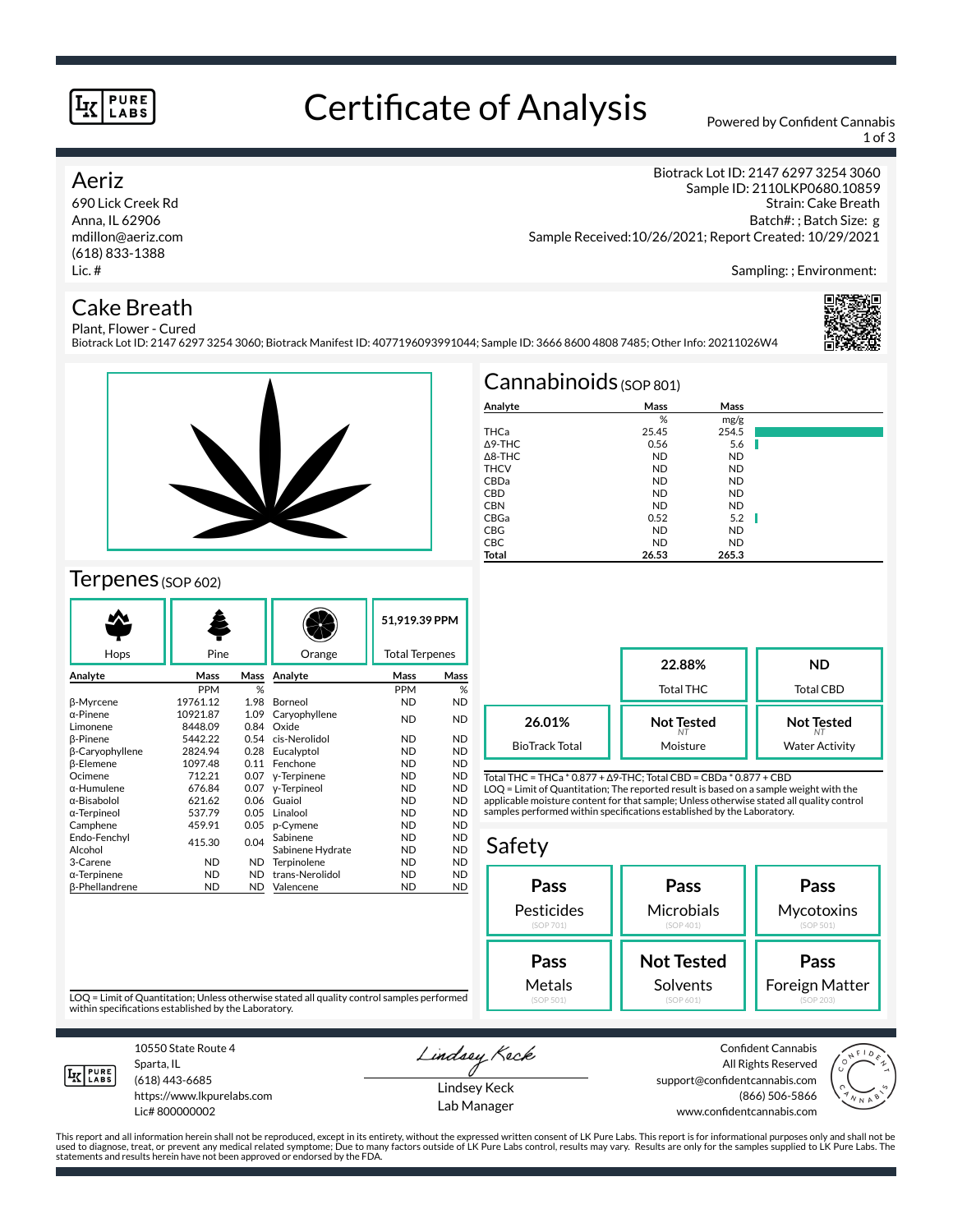### **PURE LABS**

# Certificate of Analysis Powered by Confident Cannabis

2 of 3

### Aeriz

690 Lick Creek Rd Anna, IL 62906 mdillon@aeriz.com (618) 833-1388 Lic. #

Biotrack Lot ID: 2147 6297 3254 3060 Sample ID: 2110LKP0680.10859 Strain: Cake Breath Batch#: ; Batch Size: g Sample Received:10/26/2021; Report Created: 10/29/2021

Sampling: ; Environment:

#### Cake Breath Plant, Flower - Cured

Biotrack Lot ID: 2147 6297 3254 3060; Biotrack Manifest ID: 4077196093991044; Sample ID: 3666 8600 4808 7485; Other Info: 20211026W4

| <b>Pesticides</b> |     |       |      | Pass          | <b>Microbials</b>                                                                                                                                   |         |       | Pass          |
|-------------------|-----|-------|------|---------------|-----------------------------------------------------------------------------------------------------------------------------------------------------|---------|-------|---------------|
| Analyte           | LOO | Limit | Mass | <b>Status</b> | Analyte                                                                                                                                             | Limit   | Mass  | <b>Status</b> |
|                   |     |       |      |               |                                                                                                                                                     | CFU/g   | CFU/g |               |
|                   |     |       |      |               | Aerobic Bacteria                                                                                                                                    | 10000   | ND.   | Pass          |
|                   |     |       |      |               | Bile-Tolerant Gram-Negative Bacteria                                                                                                                | 100     | ND.   | Pass          |
|                   |     |       |      |               | Coliforms                                                                                                                                           | 100     | ND.   | Pass          |
|                   |     |       |      |               | E. Coli                                                                                                                                             | $\circ$ | ND.   | Pass          |
|                   |     |       |      |               | Salmonella                                                                                                                                          |         | ND.   | Pass          |
|                   |     |       |      |               | Yeast & Mold                                                                                                                                        | 1000    | 126   | Pass          |
|                   |     |       |      |               | TNTC = Too Numerous to Count; Unless otherwise stated all quality control samples<br>performed within specifications established by the Laboratory. |         |       |               |
|                   |     |       |      |               | <b>Heavy Metals</b>                                                                                                                                 |         |       | Pass          |
|                   |     |       |      |               | Analyte                                                                                                                                             | LOO     | Mass  | <b>Status</b> |

| Analyte  | LOC        | Mass       | <b>Status</b> |
|----------|------------|------------|---------------|
|          | <b>PPM</b> | <b>PPM</b> |               |
| Arsenic  |            | <b>ND</b>  | Pass          |
| Cadmium  |            | <b>ND</b>  | Pass          |
| Chromium |            | <b>ND</b>  | Pass          |
| Lead     |            | <b>ND</b>  | Pass          |
| Mercury  |            | ND         | Pass          |

LOQ = Limit of Quantitation; Unless otherwise stated all quality control samples performed within specifications established by the Laboratory.

| <b>Mycotoxins</b> |     |       |           | Pass        |
|-------------------|-----|-------|-----------|-------------|
| Analyte           | LOC | Limit |           | Mass Status |
|                   | PPB | PPB   | PPB       |             |
| <b>B1</b>         |     | 0.10  | <b>ND</b> | Pass        |
| <b>B2</b>         |     | 0.10  | <b>ND</b> | Pass        |
| G1                |     | 0.10  | <b>ND</b> | Pass        |
| G2                |     | 0.10  | <b>ND</b> | Pass        |
| Ochratoxin A      |     | 0.10  | <b>ND</b> | Pass        |

LOQ = Limit of Quantitation; Unless otherwise stated all quality control samples<br>performed within specifications established by the Laboratory.

LOQ = Limit of Quantitation; Unless otherwise stated all quality control samples performed within specifications established by the Laboratory.

10550 State Route 4 Sparta, IL

**IK PURE** 

(618) 443-6685

Lic# 800000002

https://www.lkpurelabs.com

Lindsey Keck

Confident Cannabis All Rights Reserved support@confidentcannabis.com (866) 506-5866 www.confidentcannabis.com



Lindsey Keck Lab Manager

This report and all information herein shall not be reproduced, except in its entirety, without the expressed written consent of LK Pure Labs. This report is for informational purposes only and shall not be<br>used to diagnos